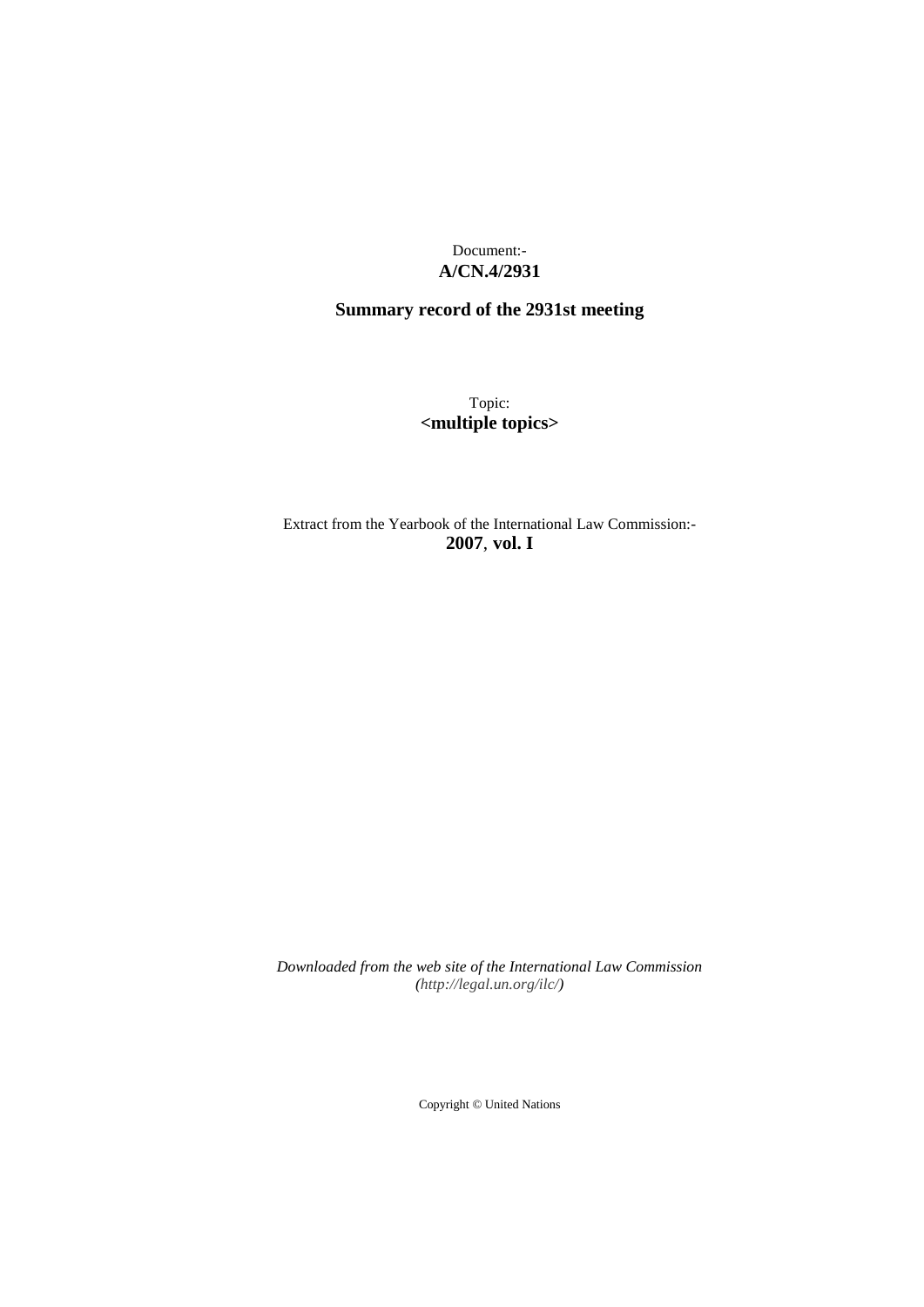arrangements to regulate cooperation and exploitation. The general principles set out in the draft articles on transboundary aquifers could be pertinent in developing a legal regime on transboundary oil and natural gas, although they had to be adapted to that type of resource. The legal regime should codify existing legal practice and cover areas where no agreement was usually reached among States, without going into issues that raised political and economic tensions among the States that shared such resources.

51. Regarding the Commission's future approach to the topic of shared natural resources, he supported the proposal that the Commission, after having received the comments of States on the draft articles on the law of transboundary aquifers adopted on first reading, should undertake the second reading of the draft while at the same time exploring the legal literature and State practice on shared oil and natural gas resources.

*The meeting rose at 12.40 p.m.*

## **2931st MEETING**

## *Tuesday, 5 June 2007, at 10.05 a.m.*

## *Chairperson:* Mr. Edmundo VARGAS CARREÑO (*Vice-Chairperson*)

*Present:* Mr. Candioti, Mr. Comissário Afonso, Ms. Escarameia, Mr. Fomba, Mr. Galicki, Mr. Hassouna, Mr. Hmoud, Ms. Jacobsson, Mr. Kolodkin, Mr. McRae, Mr. Perera, Mr. Saboia, Mr. Singh, Mr. Vázquez-Bermúdez, Mr. Wako, Mr. Wisnumurti, Mr. Yamada.

## **Shared natural resources (***continued***) (A/CN.4/577 and Add.1–2, sect. A, A/CN.4/580, A/CN.4/L.717)**

## [Agenda item 2]

Fourth report of the Special Rapporteur (*concluded*)

1. Mr. HASSOUNA thanked the Special Rapporteur for submitting a concise report clearly setting out the issues on which he wanted members of the Commission to express their views. Those issues had also been discussed intensively in the Working Group on shared natural resources chaired by Mr. Candioti.

2. In presenting his fourth report and during his briefing for new members on the law of transboundary aquifers, the Special Rapporteur had frequently referred to the valuable contribution made by experts on groundwaters, who had helped to enlighten members on the difficult technical aspects of the issue. The inference to be drawn was that, in view of the possibility of having recourse to experts, the Commission need no longer be sceptical about the feasibility and wisdom of its taking up difficult and complex subjects.

3. In his report, the Special Rapporteur had also referred to the role played by UNESCO in organizing regional seminars in Europe, Latin America and North Africa with a view to briefing Governments on the draft articles adopted by the Commission on first reading $213$  so as to assist them in formulating their comments. Similar seminars should be organized by UNESCO, in association with the regional organizations concerned, in Africa and Asia, in view of the importance of shared natural resources whether water, oil or gas—for countries in those regions, including those in the Middle East.

4. The draft articles adopted on first reading took a balanced approach to the utilization, protection, preservation and management of transboundary aquifers and aquifer systems. That approach was based on fundamental principles of international law underlying the sovereignty of aquifer States, the equitable and reasonable utilization of a transboundary aquifer or aquifer system, the obligation not to cause significant harm to other aquifer States and the obligation for aquifer States to cooperate and exchange data and information. The decision to draft the text in general terms had been wise, giving States flexibility in devising arrangements to cooperate in managing and protecting aquifers. At the same time, enhanced cooperation and a strengthened system for monitoring among States should be encouraged, since that would ensure better protection and preservation of ecosystems.

5. The fourth report rightly emphasized the similarities and dissimilarities between aquifers on the one hand and oil and natural gas on the other. While there were some physical similarities, there were significant differences as to their political, economic, environmental and human implications, which was why they warranted different approaches. He supported the approach suggested by the Special Rapporteur of proceeding with the consideration of the draft articles on the law of transboundary aquifers on second reading so as to complete that process expeditiously, in view of the urgency of the issue, irrespective of whether any future work was to be undertaken on oil and natural gas. Concurrently with that step, the Commission could seek Governments' and expert opinions on existing State practice and legal instruments pertaining to the issue of oil and natural gas, without prejudice to any future action the Commission might take in dealing with the subject.

6. Lastly, concerning the Special Rapporteur's request for guidance as to whether the final product on the law of transboundary aquifers should take the form of a convention or of guidelines, he noted that the text as currently drafted most closely resembled the substantive provisions of a framework convention. From a legal standpoint, a binding convention would be a more appropriate legal instrument, since it would have stronger legal authority and offer better terms of reference. However, its relationship with other bilateral and regional agreements affecting the management and protection of transboundary aquifers would have to be determined, and that could prove a complex issue. On the other hand, from a practical viewpoint, a declaration

<sup>213</sup> *Yearbook … 2006*, vol. II (Part Two), Chap. VI, sect. C, pp. 91 *et seq.*, paras. 75–76.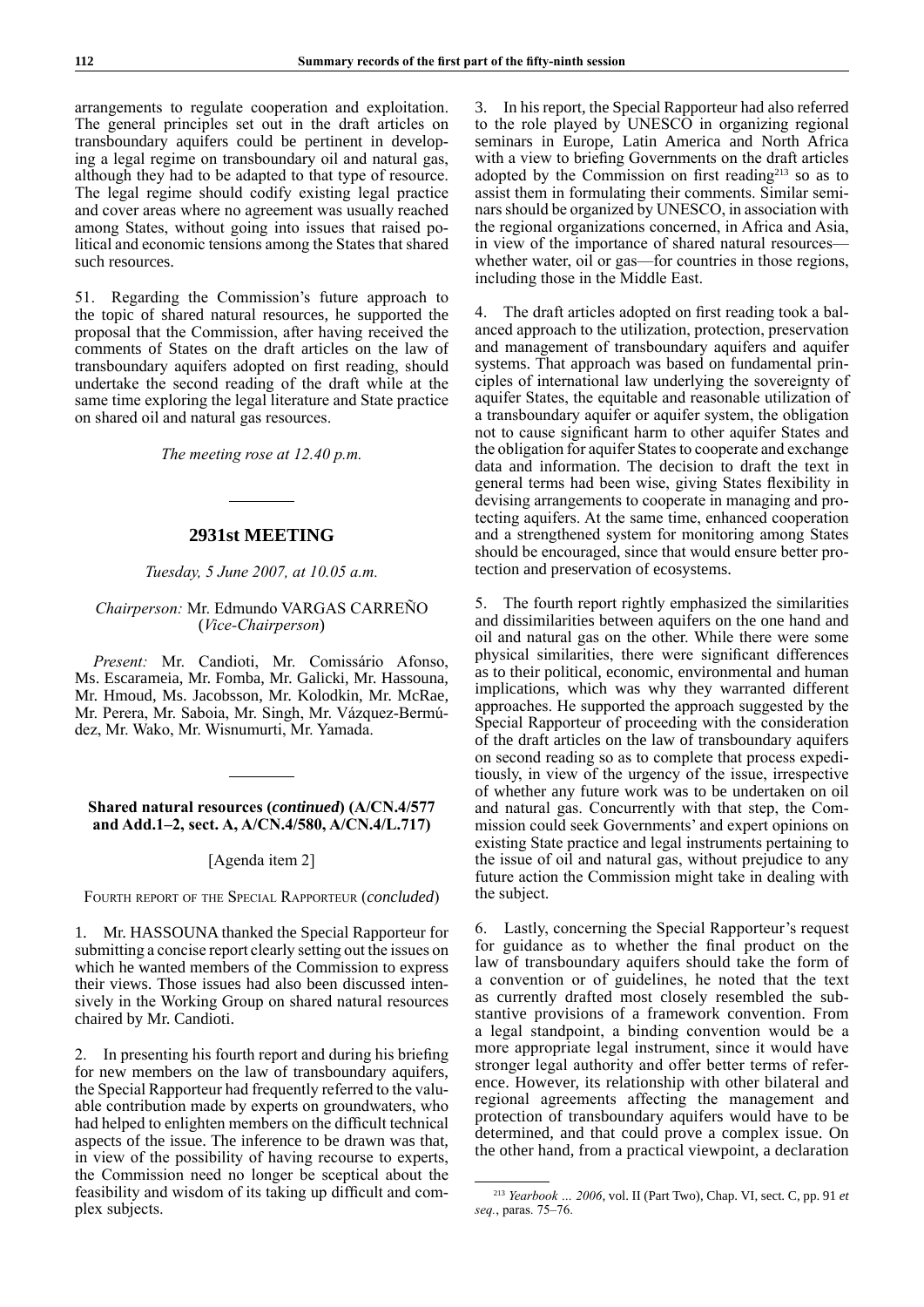of principles embodied in guidelines would be easier to adopt as a first step, while deferring a decision on the final outcome, pending a careful reading of the preferences of States, whose position would eventually determine their willingness to abide by the provisions of a binding convention.

7. Mr. GALICKI said that the Special Rapporteur was to be congratulated for his fourth report on shared natural resources which, though brief, was rich in substance. The report had been prepared at a time of uncertainty, in the interim between the Commission's adoption on first reading of the draft articles on the law of transboundary aquifers in 2006 and the deadline of 1 January 2008 for the submission of comments and observations on the draft articles by States. Faced with the dilemma of whether to wait passively for the reaction of States to the draft articles or to continue the work on the remaining part of the general topic of shared natural resources, the Special Rapporteur had rightly decided to continue the work on unfinished business. Since the question of transboundary groundwaters was just part of the general topic of shared natural resources, and on the basis of opinions expressed both in the Commission and in the Sixth Committee, the Special Rapporteur had turned in the fourth report to other shared natural resources such as oil and natural gas.

8. In paragraph 5 of the report, the Special Rapporteur had raised the crucial question of whether it was appropriate for the Commission to proceed with the second reading of the draft articles on the law of transboundary aquifers independently from the work on oil and natural gas. In paragraph 15, he answered that question in the affirmative. Although in general he himself agreed with the Special Rapporteur's conclusion and the technical and legal justification provided for it, which revealed the many differences between those two categories of shared natural resources, he thought it would be difficult for the Commission to ignore the reciprocal impact that regulations governing the categories of resources would have.

9. He fully agreed that it would not be wise for the Commission to postpone embarking on the oil and natural gas exercise until work on the elaboration of rules on transboundary aquifers was complete. Such a delay would be totally unreasonable and unjustified. On the other hand, there was no certainty that the Commission's future work on legal regulations governing oil and natural gas would be independent of the results of its earlier work on transboundary groundwaters—quite the contrary. Simply by looking at the titles of the draft articles on the law of transboundary aquifers adopted on first reading, one could see that for the most part they could be transposed to form future rules regulating oil and natural gas. There were, of course, some exceptions, deriving mainly from differences in the physical characteristics of those two categories of natural resources. Article 10 dealing with recharge and discharge zones could not be applicable to oil and natural gas. Similarly, questions of prevention, reduction and control of pollution, regulated by article 11, were totally different in the case of oil and natural gas. Groundwaters should be protected against pollution, while oil and natural gas themselves might be dangerous sources of pollution.

10. On the other hand, he did not agree with the view that one of the main reasons justifying different regulation of the two resources was connected with the fact that groundwaters enjoyed the status of "life-supporting" resources, while oil and natural gas were purely energy resources. That seemed to be a simplification that failed to take into account the importance of those energy resources for the improvement of living conditions for ordinary people.

11. In short, the Commission should not dismiss *a priori* all possible links between the two fields of the codification exercise, which should remain two closely related elements of one general topic, namely the legal status of shared natural resources. Without delaying the work on the law of transboundary groundwaters, the Commission could turn that work to the benefit of its future work on oil and natural gas, following, at least in part, previously elaborated rules. The Commission would probably not be able to avoid some obvious duplication of certain rules; such duplication should not be seen in a negative light, but rather as strengthening the status and importance of such regulations.

12. For that reason, Mr. Galicki was in favour of ensuring that both codification exercises took the same final form—either as conventions, including, possibly, framework conventions, or as draft articles. Formal harmonization of the final results of the Commission's work on codifying the legal status of natural resources would undoubtedly enhance the legal significance of the exercise. However, a final decision as to the form to be adopted should not be made in undue haste. The Commission should be flexible and listen carefully to the opinions and comments of States, in order to avoid confusion or dissatisfaction.

13. Mr. SINGH thanked the Special Rapporteur for his informal presentation on transboundary aquifers, which had been extremely helpful for new members of the Commission. The fourth report dealt with the crucial question of how the Commission should proceed in its further consideration of the topic, and in particular with the relationship between the work on groundwaters and that on oil and natural gas. The Special Rapporteur considered that while some of the regulations of the law of the non-recharging transboundary aquifer might be relevant to the question of oil and natural gas, the majority of regulations to be worked out for oil and natural gas would not be directly applicable to groundwaters; furthermore, trying to link the work on groundwaters with the work on oil and natural gas might result in undue delay in the completion of the work on groundwaters. Accordingly, the Special Rapporteur recommended a separate approach for oil and gas.

14. The considerations relating to transboundary oil and gas resources were clearly different from those relating to transboundary aquifers, and he therefore supported the Special Rapporteur's recommendation that the Commission should proceed with and complete the second reading of the law of transboundary aquifers independently from its future work on oil and natural gas. However, issues relating to oil and gas should be studied, and the Secretariat could be asked to look into the relevant State